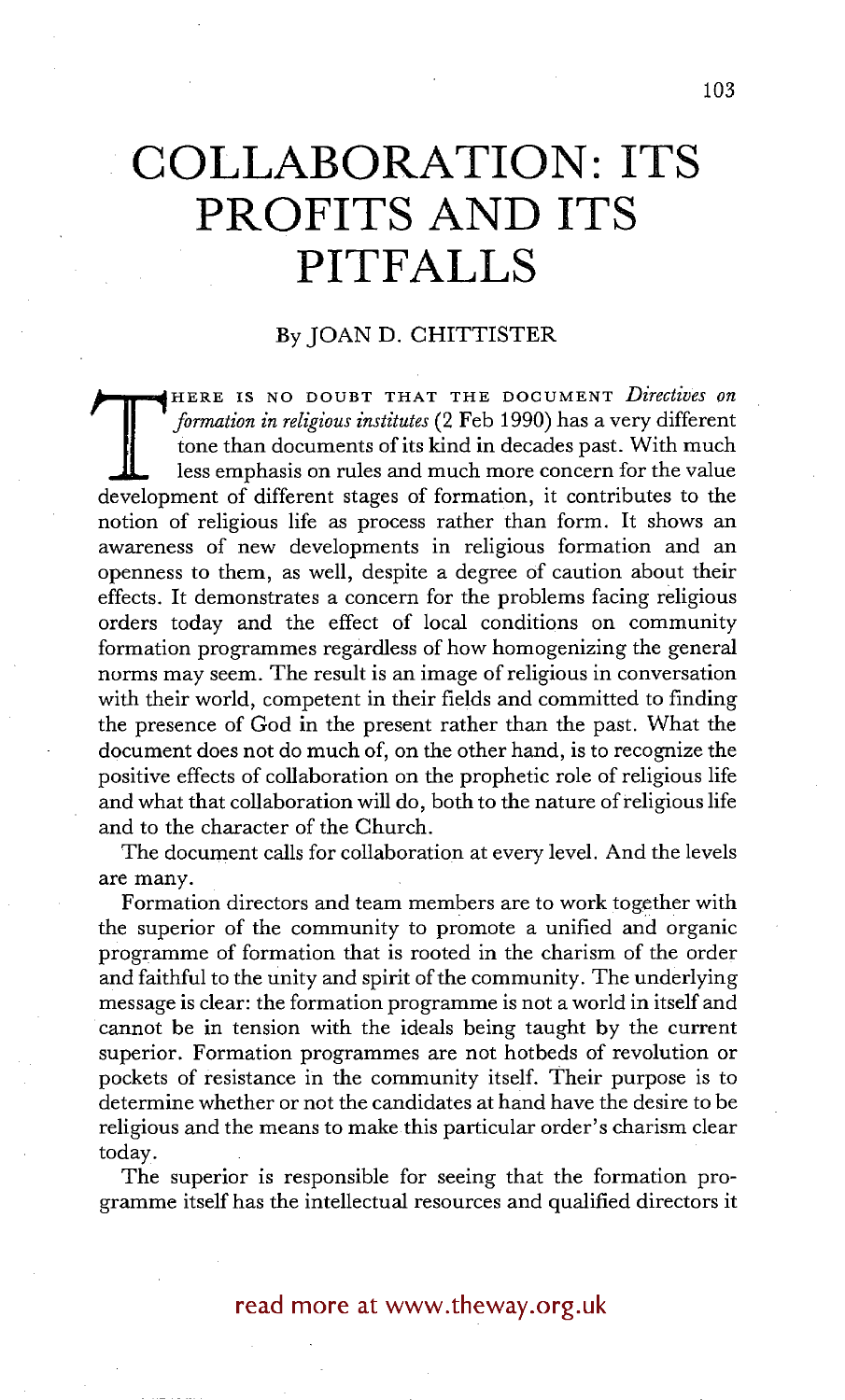needs to guarantee the spirit of the community in the future. Formation, in this document's view, is not simply an exercise in deprivation and asceticism. Members chosen to direct these programmes are to embody the order in ways that are understanding and attentive and idealistic as well as regular.

The directors are to understand that the position of formation director demands total priority and complete cooperation with the values and teachings of the present administration. They are, at the same time, to be skilled in working with people. They are not only the keepers of the institution and its customs, books and constitutions. They are to discern the growth of the people with whom they work, they are to attend to their souls, they are to be gentle companions in their search--rather than simply marshals of isolated codes of behaviour designed to measure the endurance rather than challenge the spirit of those who seek God in religious life.

The person in formation herself is to cooperate with the programme set up for her. She needs to work through with her directors the struggles she feels and the questions she has and the needs with which she is wrestling. She needs, then, to be open to their experience, trustful of their guidance, accepting of their suggestions, knowing that growth in the spiritual life takes effort and that every part of the programme laid out for her is tested by time and considered essential to her future life and happiness. There is no formation, in other words, without the collaboration, most of all, with and from the very people who are being formed. Formation is not something that is done to us; formation is something that happens within us.

Culture, in this document, is not seen as something to be fled but something to be understood and given right place in the development of religious life. It warns against because it misunderstands, perhaps, some of the most important cultural adaptations and insights of our time: the formation of middle-class religious among the poor themselves, ministries that are discerned instead of arbitrarily assigned, and a sense of justice that is 'the constitutive dimension of the gospel', not an 'ideology'. Yet, almost gone from this document is the odour of fear of the world that once permeated so much of the literature on religious life. Instead, religious are called to appreciate the local culture, to learn from it, and to inculturate the faith and form of religious life within the local church.

Formation, it seems, is to enable young religious to function in the world as friend instead of foreigner. Formation, apparently, is for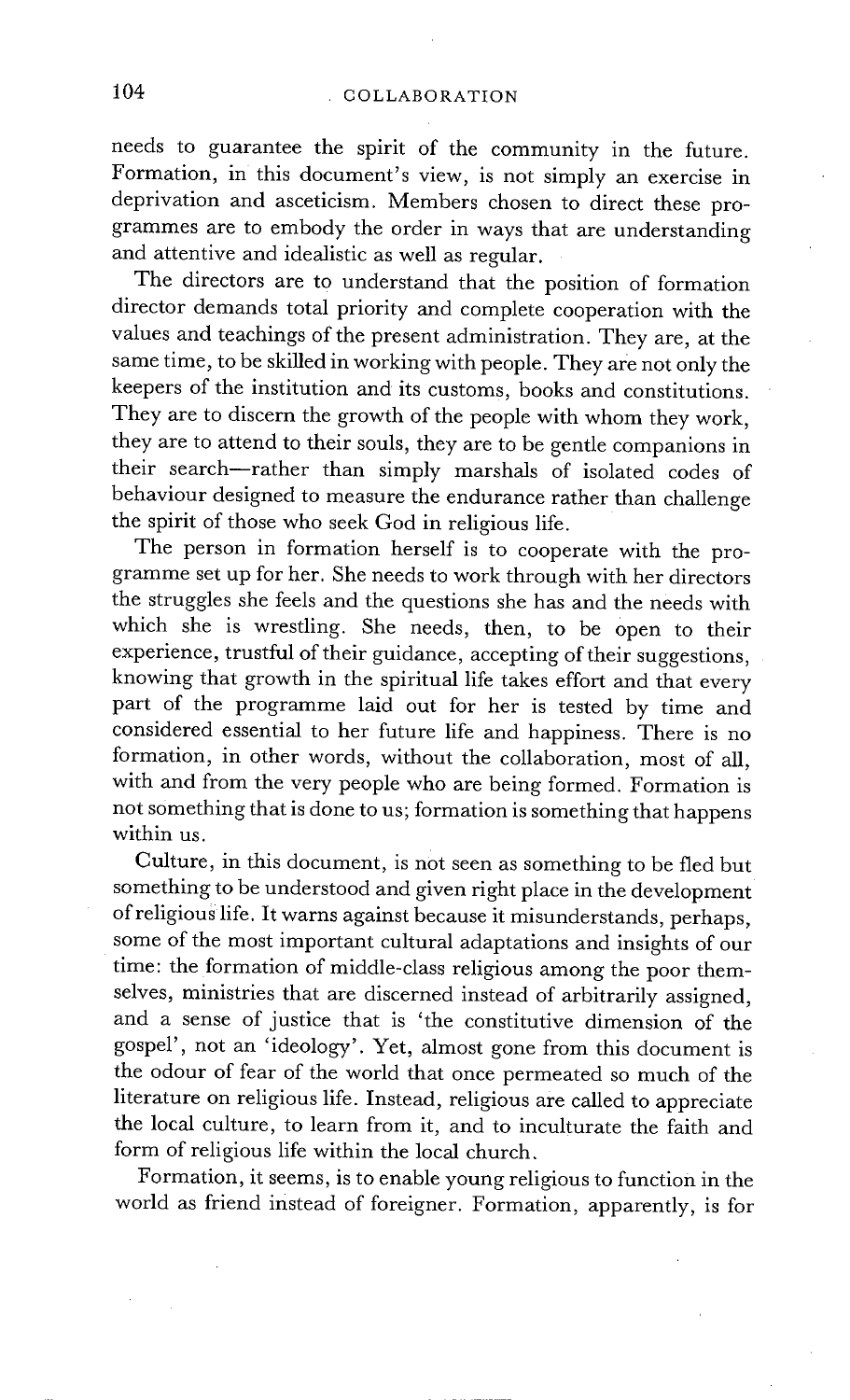real life, not for escape from its understandings and insights. There is, the document says, 'an affinity between the religious life and culture'. The implications of the statement for a life that has long lived as if only cultures that have passed are perfectible are at least intriguing.

Other ecclesial movements-the Cursillo movement, the charismatic movement, the Catholic Worker house movement, perhapsare to be collaborated with by religious orders, the document makes clear, but they are not to become merged. The movements are not religious orders and religious life is more than a movement, however similar the two may sometimes seem. Religious life is a perpetual commitment to a life-style. The movements are, for most at least, a temporary commitment to a ministry or spiritual practice that enhances the rest of life but which does not itself become the total arbiter of our life choices. Most of all, perhaps, the document is clearly warning religious that they cannot serve two charisms and two institutes at the same time which might divide loyalties and confuse life questions with a struggle between goods.

Bishops, of course, are to be collaborators in the development of religious life. Because religious orders have such major influence on a diocese, the autonomy of the order is not to obstruct the development of the local church. On the other hand, the needs of the diocese are not to subvert the character of the religious life. Because a bishop needs people for a new ministry does not mean that the religious orders under his supervision either want to give people to a ministry which they see as foreign to their spirit or that they can give members to one more work, whatever its value, and still maintain their way of life. The document steps gingerly around the two poles--public ministry and a privileged way of life, the obligation of bishops and the protection of religious charisms--by deciding that the bishop 'should be at least informed' of the nature of religious formation programmes in his diocese. The collaboration called for, then, is a collaboration of understanding and communication; a witness of the one Church rather than a demonstration of a Church at war with its own best gifts.

Inter-institutional collaboration is a key and a central question in the development of religious formation programmes today. The fact is that a good many religious communities either lack the internal resources necessary to operate their own formation programmes or they lack a large enough number of candidates to make wide-scale programmes feasible. The fact is, then, that groups are going to have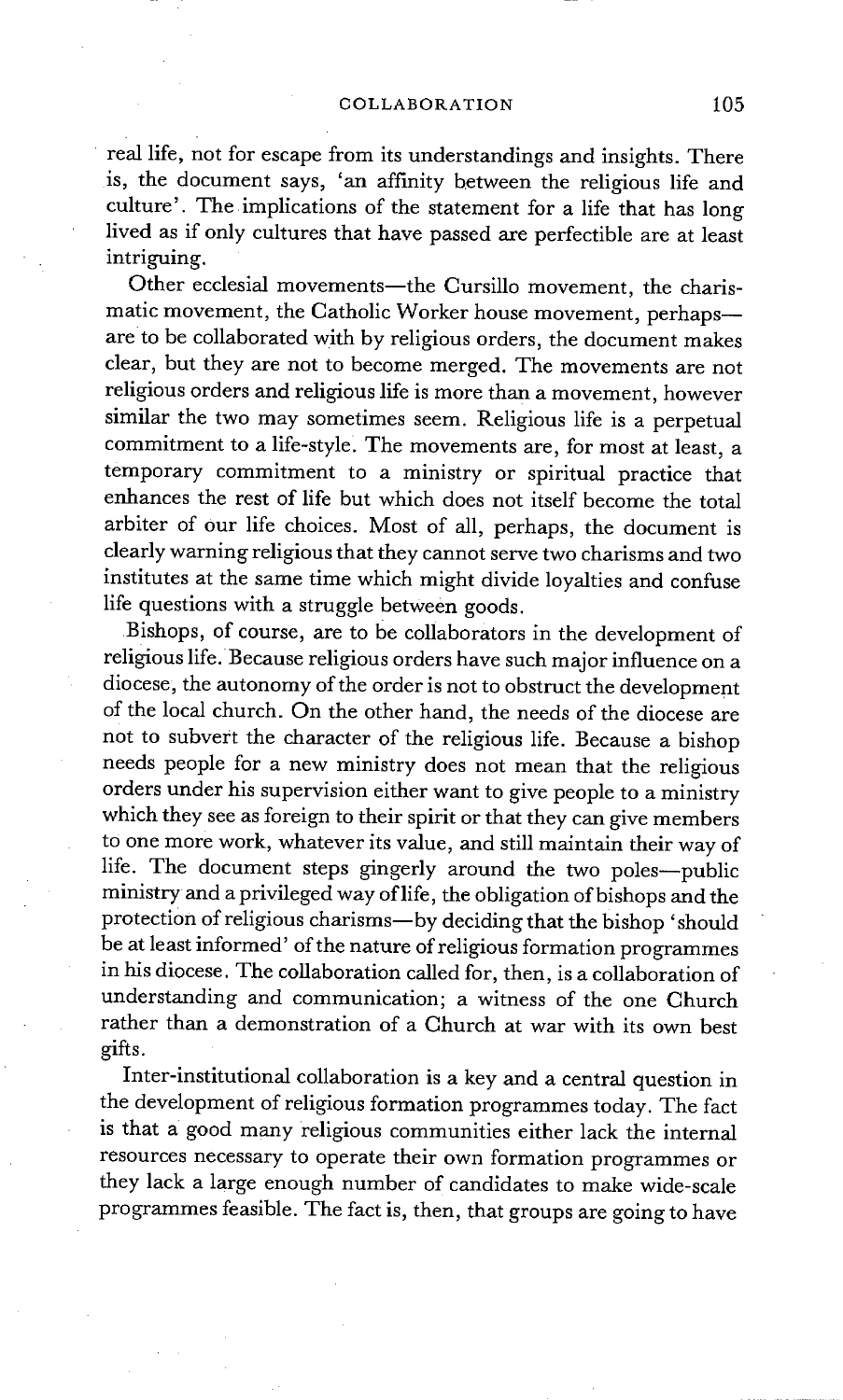to centralize their programmes, to share resources, to use outside institutions :to train their candidates, and that jointly perhaps.

The point is, of course, that in a world on the brink of globalization, under the eye of satellites, connected by arteries of modems and fax machines, threatened by high-tech warfare and at risk of nuclear devastation, collaboration is not a management strategy, collaboration is a virtue. A virtue of rank. A virtue, perhaps, to be listed with the others we have seen as the glue of human life: peace, joy, faith, hope, magnanimity, seven other Fruits of the Holy Spirit and, in our time, collaboration. If religious cannot witness to it, who can we expect, in fact?

The problem is that the collaboration outlined in this document on formation in religious life has both profits and pitfalls. The very thought of working on formation teams and trying to outline formation programmes for the youngest to the oldest, the newest to the longest-standing members of the community is a formidable and time-taking task in a period where the already overworked are now doubly burdened in the face of waning numbers and increasingly complex ministries or, on the other hand, in the face of rising numbers and increasingly demanding ministries. The process of collaboration itself takes great commitment, mutual respect and no small amount of skill in group dynamics. It risks interpersonal tensions and internal community divisions. It demands detachment from the personal dimensions of counselling and guidance and attachment to the goals of the group. Most of all, perhaps, it requires a group consciousness of the living spirit of the community, as it is embodied in the members and interpreted by the present elected leadership. Being on a formation team, in other words, is a formation, renewal, a personal recommitment to the tradition and values of the order in its own right. Being on a formation team is not for the weak, the timid and the superficial. It is only for those who most reflect the best in the community, the best in the tradition and the best in the charism. They do not have to be perfect people but they must be loving people, gentle people, insightful people and deeply committed people themselves or all the constitutions in the world will not provide in formation what the models of it lack.

The superior, too, will find in an era of collaboration that working through a programme with a team that constantly changes it and a community that constantly evaluates it as either too lax or too rigid demands both flexibility and clarity of vision. It is necessary to know where we want the programme to go. It is also necessary to know that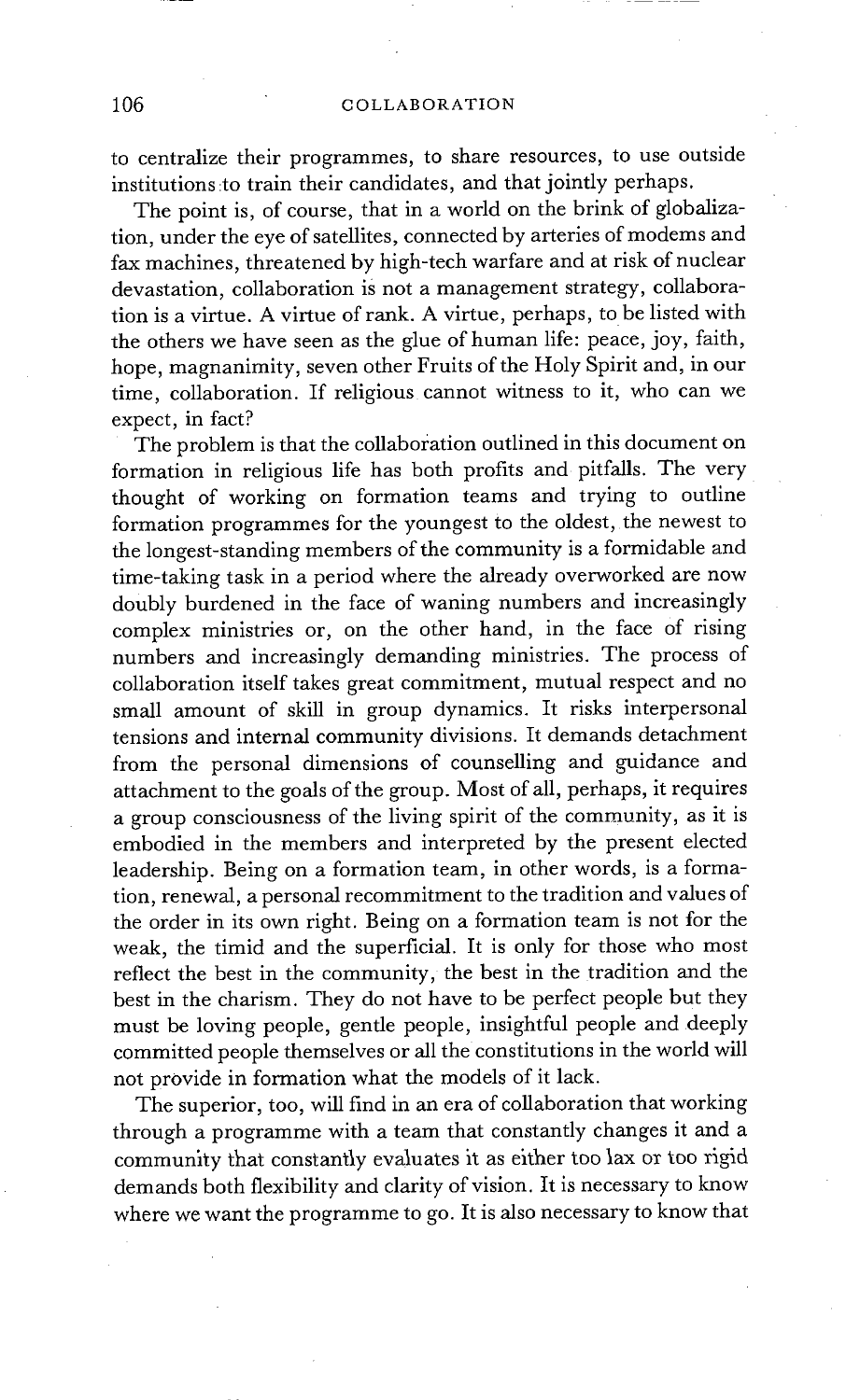there are multiple ways of achieving the goal. The important thing is that we continue to test the strategies against the vision and use the vision to evaluate the strategies at all times. The temptation, of course, is to put people through a system when what we really must be prepared to do is to walk with them through a search for what is true in them. For the superior this means walking with the team, the community and the candidates. It is an exhausting and hardly perceptible work but it alone assures the future of the Order.

The person in formation, young or adult, must come early to understand by the collaboration process that her life is now not independent any more. Her growth in religious life will be mediated by the community and by the people of God, not simply by whim or by experience. She will be expected to draw wisdom from the lives of those around her and the reservoir that is the Church. She will need to come to realize that the way she feels about a thing is not its only measure and that the way she thinks about a thing is subject to new information, other people's perceptions and the gratuitous changes of the Holy Spirit. She will come to find that the presence of God in time is not static and that the provisional may indeed become the permanent. She has to learn, in other words, to be open, to be flexible and to be conscious of the fact that though she has a piece of the truth, she does not have it all.

Collaborating with the culture is a balancing act in itself. To be leaven and light, student and keeper of a culture without giving away our souls to it, takes formation of the highest calibre. It demands the constant question of what we need to take from where we are as well as what we have to bring to where we are. It means that we must discover both the gifts and the needs of the world around us and see that its gifts touch us and that our gifts touch it as well. This, of course, is a different kind of religious life from the one that modelled a Church under siege. And this one takes the kind of character the world sees in the Christ who was 'in the world but not of it'. Training people, especially those who have put off medieval clothes in order to move freely into the multiple wounds of the twenty-first century, to relate to the world sinking to its level of entertainment or *values* or goals, calls for the ultimate in interiority. To do this, communities must be deeply, clearly and regularly prayerful; highly cohesive; devoted to the poorest of the poor wherever they are in society. It is easy to have Catholic institutions in a culture. It is more difficultand more meaningful-to have Christianity there.

Collaboration between religious communities and local bishops has been a point of theology and a matter of debate for centuries.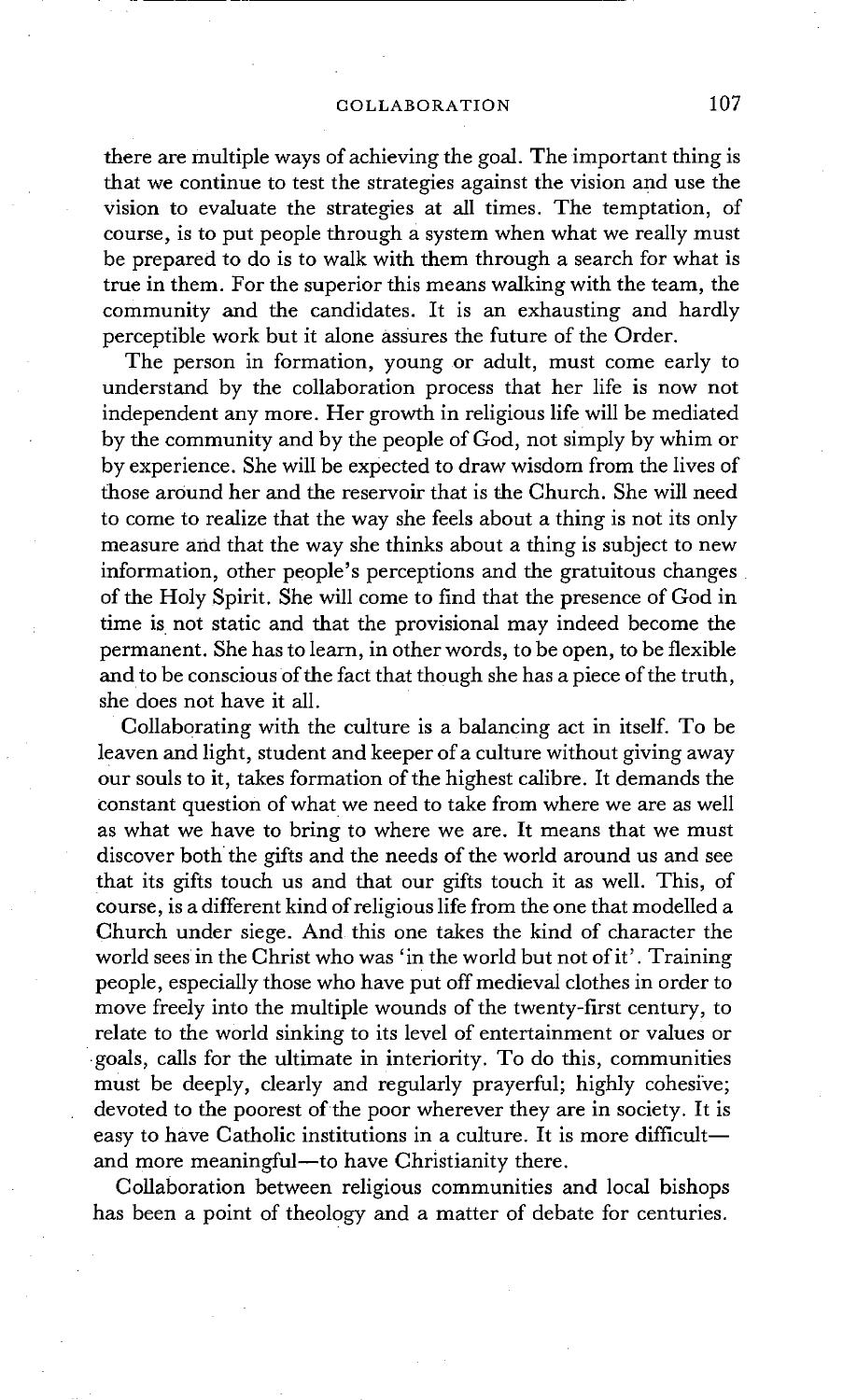## 108 COLLABORATION

*Mutuae relationes,* in many ways, only serves to confuse the issue rather than to clarify it. It is easy to say that religious orders enjoy internal autonomy but ministerial accountability or dependence on the bishop. The fact is, however, that the ministries of a congregation often come closer than anything else to touching its real internal autonomy. What ministries a congregation does or does not have can touch its character more deeply than anything else in its history. To leave a superior and council with the right to determine who in the community shall be responsible for groundskeeping or how long a personal vacation can be, but atthe same time deny them the right to open those works that best make their charism present in this day and age whether a diocese sees the need for it or not, is to deprive the community of its real authority. On the other hand, for a bishop to have no means of pastoral planning because religious will not work with him to determine and provide for the needs of the local church is to warp the charism for the sake of the community rather than to give it for the sake of the Church. The challenge of collaboration is to honour one another's role while listening with openness to the work of the Holy Spirit in each. Inter-institutional collaboration is a new moment in the lives of most religious orders. Up until this time, formation was a simpler process, more homogenized, more behavioural, more self-contained. People in formation attended our schools both before and after they came to the community and, if not ours, at least some Catholic institution. Putting large groups of them under the direction of a single director was clearly necessary and clearly possible. Now, both the number of candidates themselves as well as the availability of formation personnel is, in most places, at an alltime low. We no longer have the schools we had. The candidates no longer have the background in either religion or theology that they once had. And, at the same time, we have never needed good formation programmes more. The answer has been collaboration among congregations and conference centres and institutes and colleges. The problem is how to preserve the character of the order, the transmission of the charism and still provide a basic Catholic formation. The question is, who determines the curriculum, who decides the goals, who evaluates the teachers, who directs the programmes? The directors of the teaching institutions or the superiors of the communities from which the candidates come? And on what bases? It is hardly a simple snag. On it may well depend the complexion of the order for years to come.

Collaboration and integration are two different things. The document is clearly concerned with the possibility that the involvement of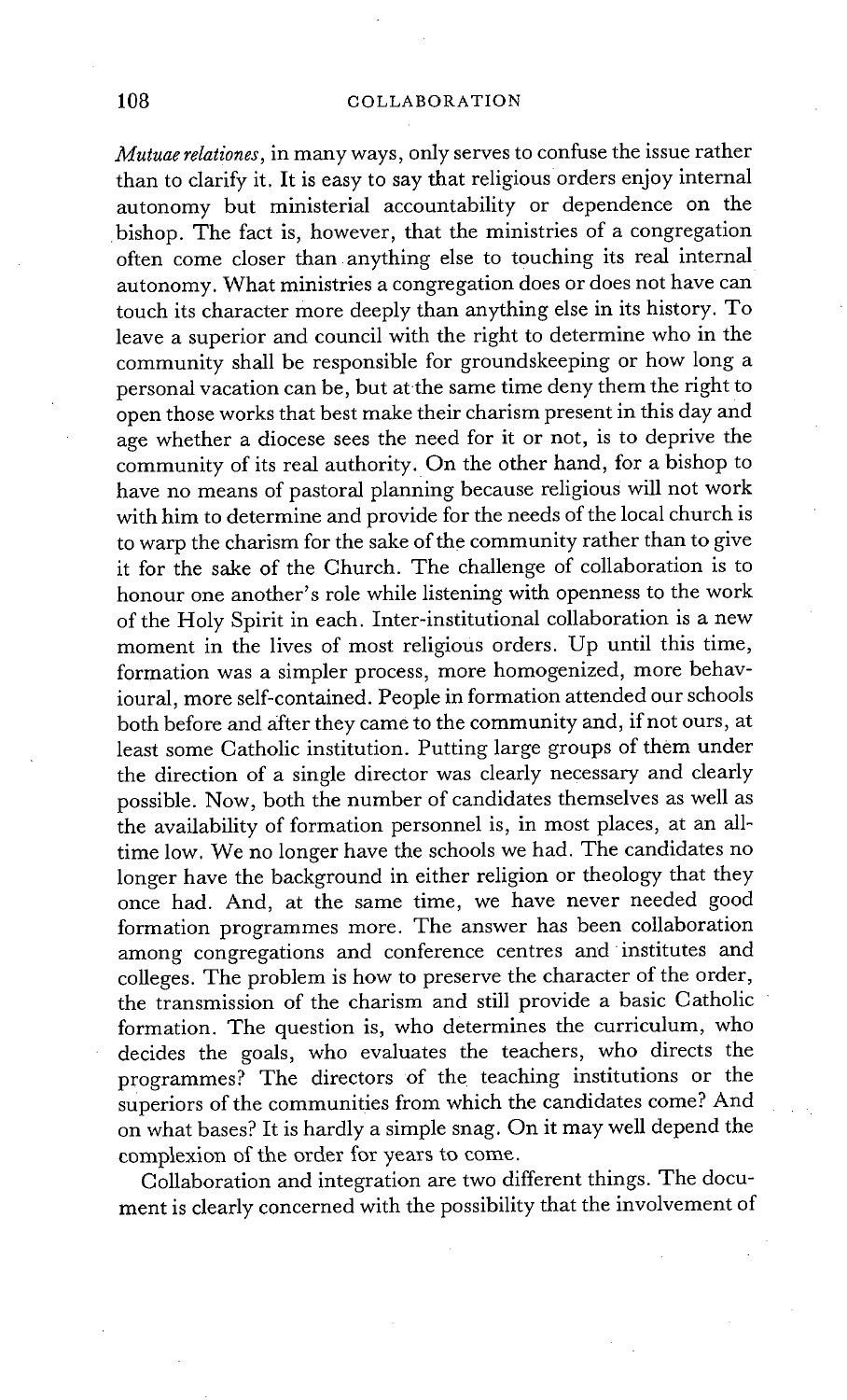religious, especially religious in initial formation, with equally strong programmes in distinct ecclesial movements may well undermine the character of religious life itself. The question is a real one but not serious enough, it seems, to warrant distance between the two. Religious obligations must always come first. When they do not, in any category, that may well be a sign that the religious vocation was never there in the first place. Where that kind of balance is possible and dear, then the two groups can be a gift of wealth to one another.

The prophetic dimensions of these collaborations may well be the sign of religious life to the twenty-first century. It is a prophetic act for superiors to recognize the truth in others, to honour it and to enable it. Collaboration is not a euphemism for benign authoritarianism. Collaboration implies that the work of a superior is to enable the work of everyone else, to define it but not necessarily to direct it, to hear it rather than to argue it or discipline it or suppress it or persuade it into oblivion. It is prophetic because it recognizes the presence of the Holy Spirit in the Church itself rather than simply in its anointed caretakers.

It is a prophetic act for directors and formation teams to work out formation programme after formation programme after formation programme because it says institutionally that times change, that absolutes are a thing of the past, that it is the spirit of religious life and not its previous form that counts.

It is a prophetic act for people in formation to look upon the formation programmes in which they are involved to be as much their responsibility as the responsibility of the formation team itself because it says that religious life is for adults, not children, that it takes spiritual effort rather than material conformity, that we are responsible for our own souls in a culture that 'simply takes orders' and works on assembly lines and considers itself powerless in the face of large companies and remote governments. The restoration of a sense of personal responsibility is essential to the very preservation of the globe. We can each of us do something to forestall that and we must. But, if our very formation programmes model a kind of spiritual dependency on an unseen hand, then how will we ever teach people in formation that our ministries can make a difference in the world, if 'make a difference' is what we set out to do?

It is a prophetic act for formation programmes to take the culture seriously for culture is what cries out for the charism of religious life, not for its mystique or its romantic differences and ghetto existence, but for its power to make Christ present in time, to transform as well as to transcend life.